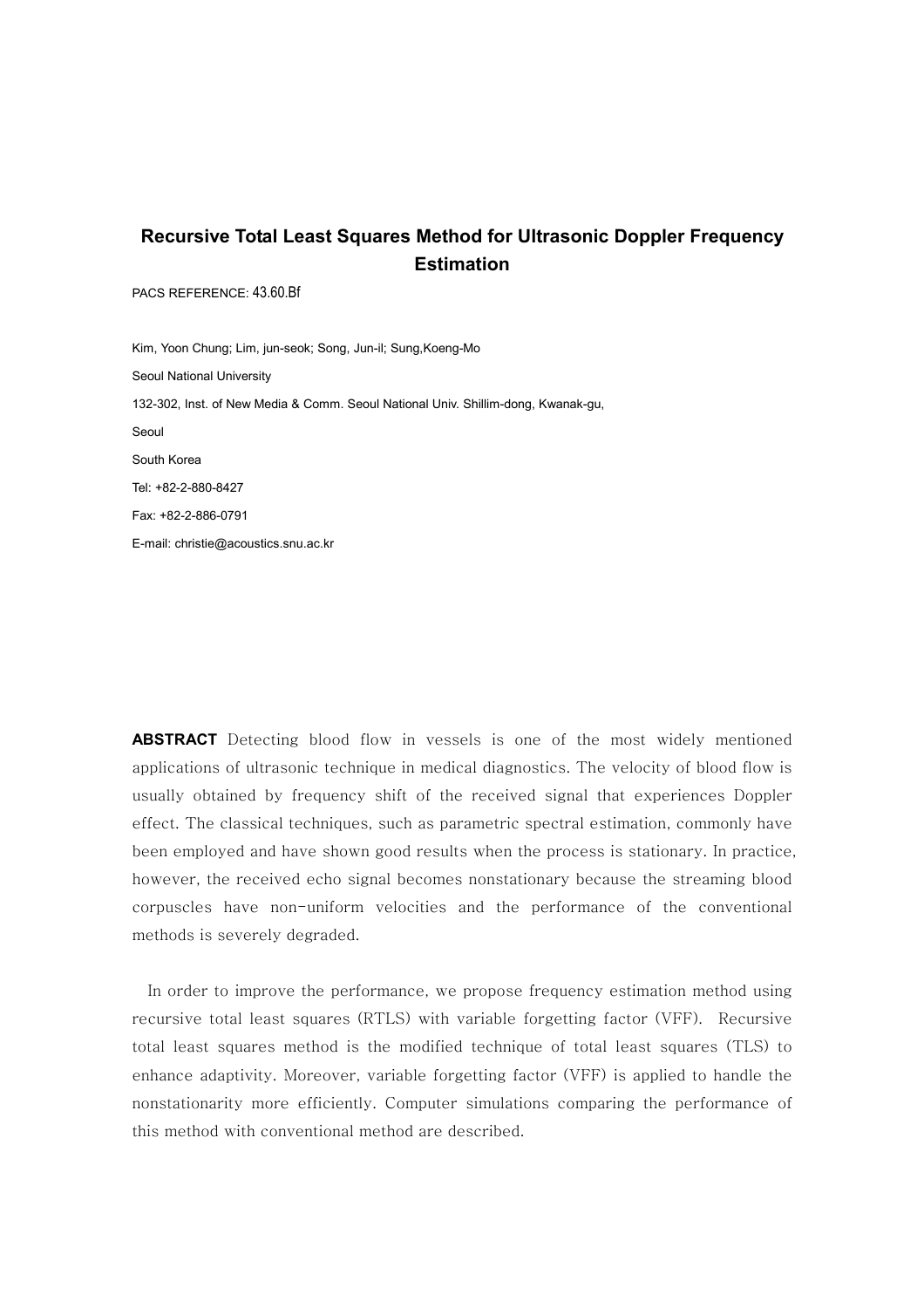## **0. INTRODUCTION**

Measurement of blood velocity has been in great interest among biomedical engineers. It is used in many medical devices since the velocity of blood is one of the important factors in diagnosis of the human body. Since the arterial blood flow undergoes pulsation, the clinical signal shows Doppler effect and the Doppler frequency varies with time. Several methods estimating such a Doppler signal have been presented but the more the signal shows nonstationarity, the worse performance of the those estimators becomes.

To improve the performances in such nonstationary environment, we propose a new recursive total least square regressive AR algorithm with variable forgetting factor (VFF-RTLS-AR). This method can estimate the frequency more accurately by Recursive TLS (RTLS) and update the forgetting factor at each time step according to the signal nonstationarity. Therefore, this algorithm can adaptively cope with the nonstationarity and provide more accurate estimation results.

#### **1. ALGORITHM**

To derive the RTLS algorithm we first let the equation of the Total Least Square(TLS) be represented by

$$
(A+E)x = b+r.
$$

In this equation, E denotes for  $M*N$  data error matrix and r indicates observation error vector whose size is  $M*1$ . Then we set a goal of the algorithm to get the value of x which minimizes the total error given by [1].

$$
\underset{\mathbf{E},\mathbf{r}}{\text{minimize}} \|\mathbf{D}[\mathbf{E} \mid \mathbf{r}]\mathbf{T}\|_{F} \tag{1}
$$

subject to the constraint  $b+r \in \text{Range}(A+E)$ . Here,  $\left\| \cdot \right\|_F$  denotes the Frobenius norm. Then this problem can be represented as

$$
\min_{W} \frac{WRW^{T}}{WW^{T}}.
$$
\n(2)

W is the solution vector of the total least square method and  $R$  is the autocorrelation function which is nonnegative definite. W and R can be shown as,  $W = \begin{bmatrix} 1 | x^T \end{bmatrix}$ 

$$
R = \sum_{i=1}^{m} \left[ \frac{-b_i}{a_i} \right] \left[ -b_i \mid a_i^T \right].
$$

Putting these into equation (2) we get,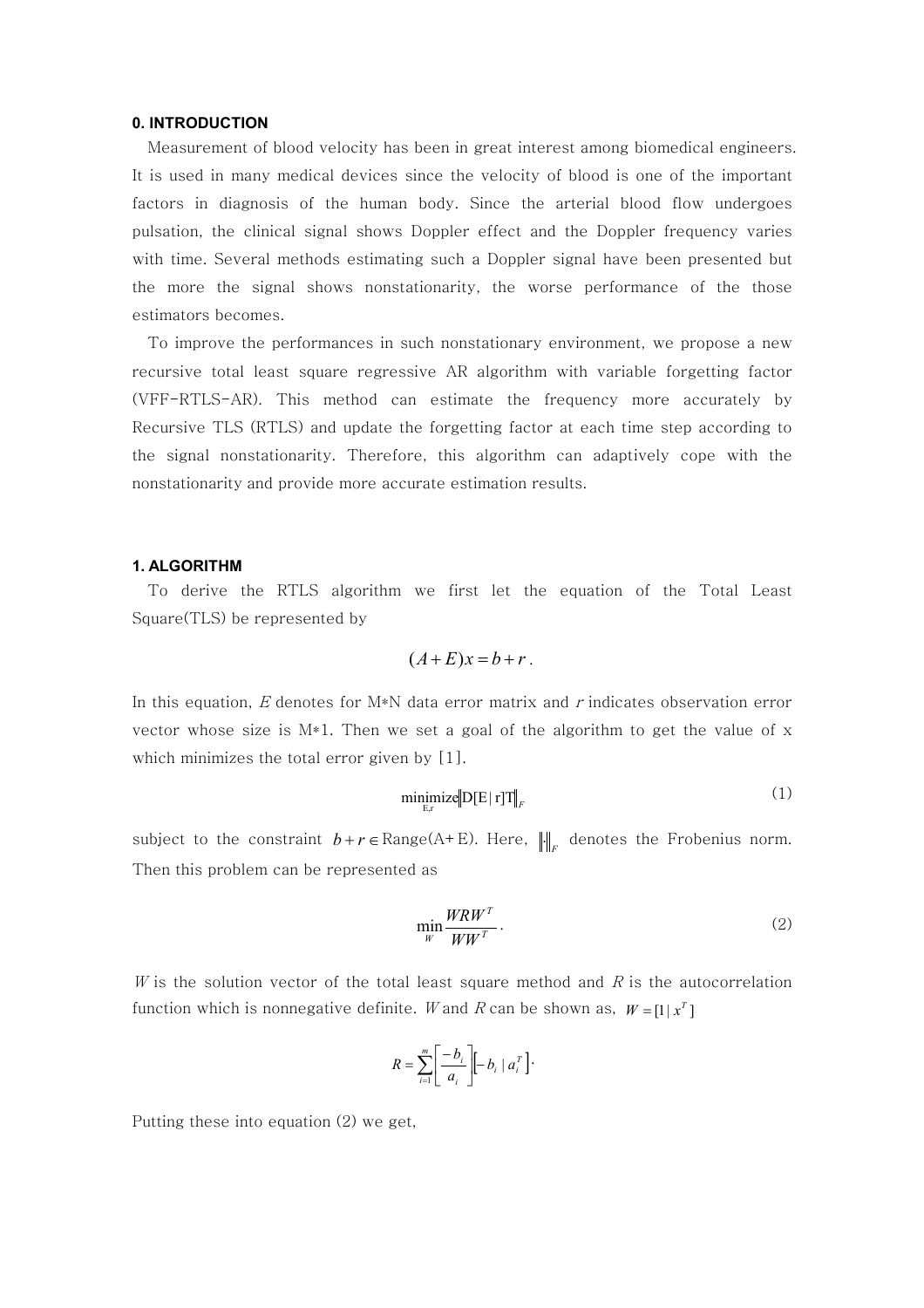$$
\min_{x} \sum_{i=1}^{m} \frac{\left| a_i^T x - b_i \right|^2}{x^T x + 1} = \min_{x} \frac{\left[ 1 \mid x^T \sum_{i=m} \left[ \frac{-b_i}{a_i} \right] \left[ -b_i \mid a_i^T \left[ \frac{1}{x} \right] \right]}{\left[ 1 \mid x^T \left[ \frac{1}{x} \right] \right]}.
$$
\n(3)

 $W$  must be the eigenvector which corresponds to the minimum eigenvalue of R to satisfy equation (2). To simplify the problem, we introduce parameter  $P$  which denotes for the inverse matrix of autocorrelation function,  $R$ . Then the minimum eigenvector of R becomes the maximum eigenvector of P.

Thus, if  $e(n) = R_n^{-1} e(n-1) = P_n e(n-1)$ , then

$$
e(k) = (P)^{k} e(0)
$$

$$
= (V\Sigma^{-1}V^{T})^{k} e(0)
$$

$$
= [V_m \cdots V_1] \begin{bmatrix} \frac{1}{\lambda_m} & & \\ & \ddots & \\ & & \frac{1}{\lambda_1} \end{bmatrix} \begin{bmatrix} V_m^T \\ \vdots \\ V_1^T \end{bmatrix} = C_m \left( \frac{1}{\lambda_m} \right)^k V_m V_m^T (C_1 V_1 + C_2 V_2 + \cdots + C_m V_m)
$$
(4)

where  $\lambda_1$ ,  $\lambda_2$ ,  $\ldots$ ,  $\lambda_m$  $\frac{1}{1}, \frac{1}{1}, \ldots, \frac{1}{1}$  $\frac{1}{2}$  $\frac{1}{\sqrt{1-\mu}}$  denotes for the eigenvalues of P. From the procedure shown above,

we can obtain the maximun eigenvector of P.

According to Matrix Inversion Lemma and introducing this variable forgetting factor idea, the autocorrelation matrix,  $R$  can be shown as

$$
R_{n} = \sum_{i=1}^{n} \lambda_{i} \left[ \frac{-b_{i}}{a_{i}} \right] \left[ -b_{i} \mid a_{i}^{T} \right] = \lambda_{n-1} R_{n-1} + u_{n} u_{n}^{T}
$$

where  $u_n = \left[ -b_i \mid a_i^T \right]^T$ .

For simpler calculation, we use,  $P_n$  instead of  $R_n$  and introduce another parameter  $K_n$ :

$$
K_n = \frac{P_{n-1}u_n^T}{\lambda_{n-1} + u_n P_{n-1}u_n^T}
$$
(5)

Then  $P_n$  can be given as

$$
P_n = \lambda^{-1} P_{n-1} - \lambda^{-1} K_n u_n P_{n-1} \tag{6}
$$

Using these parameters, we can easily obtain  $W$  recursively from the condition from the equation (3). Finally, the parameter for AR model,  $x$  can be derived from  $W$ .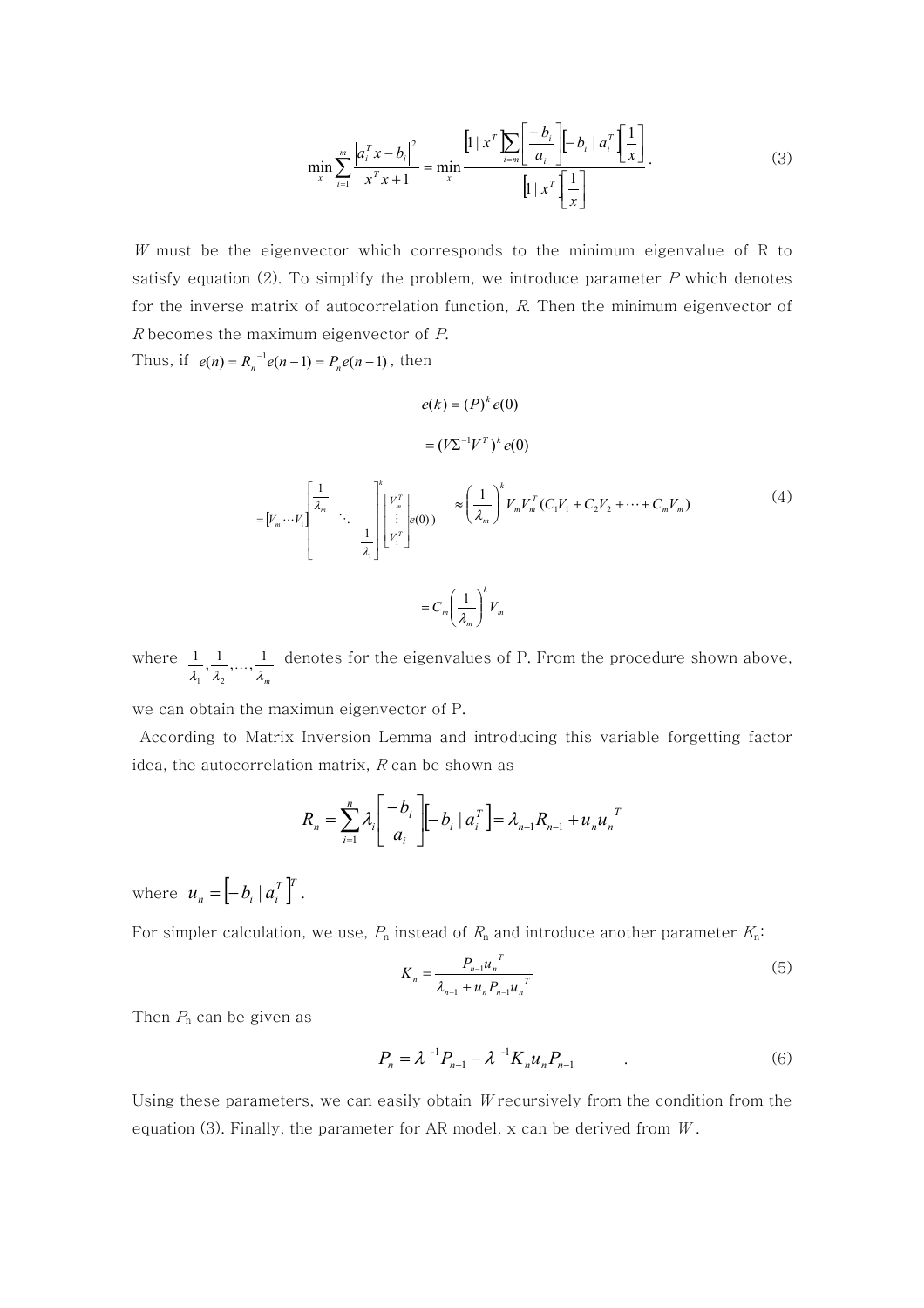The general method of estimating the particular frequency when the parameters of the AR model known is to use the power spectral density of the data signal [2]. For the frequency estimation of the Doppler signal, we used second-order AR model to evaluate the spectral shift [2]. Especially the frequency whose energy is maximum, is used when we use Doppler effect. It can be obtained by differentiating the power spectral density function with respect to frequency and setting it to zero. The acquired frequency value is given by

$$
\hat{f}_{\max}(n) = \frac{f_s}{2\pi} \cos^{-1} \left( \frac{-\hat{x}_1(n)}{4} \left( 1 + \frac{1}{\hat{x}_2(n)} \right) \right).
$$
 (7)

For the variable forgetting factor, we apply the frequently cited method in [3]. The overall process of getting this frequency from AR model with VFF RTLS algorithm is summarized in table 1.

Table 1. Summery of the VFF-RTLS algorithm

| Initialize $P_0$ , $\theta_0$ , $S_0$                                                                                                   |
|-----------------------------------------------------------------------------------------------------------------------------------------|
| $K_n = \frac{P_{n-1}u_n}{\lambda_{n-1} + u_n P_{n-1}u_n^T}$                                                                             |
| $P_n = \frac{1}{\lambda} \left( P_{n-1} - K_n u_n P_{n-1} \right)$                                                                      |
| $\theta_n = P_n \theta_{n-1}$                                                                                                           |
| $\widetilde{\theta}_n = \frac{\theta_n}{\ \theta_n\ }$                                                                                  |
| $\theta_n = \widetilde{\theta}_n$                                                                                                       |
| $\lambda_{n} = \lambda_{n+1} + \alpha (u_{n}^H \theta_{n})^2 / E_{n}$                                                                   |
| $\hat{f}_{\text{max}}(n) = \frac{f_s}{2\pi} \cos^{-1} \left( \frac{-\hat{x}_1(n)}{4} \left( 1 + \frac{1}{\hat{x}_2(n)} \right) \right)$ |
| where $\theta_n = [\hat{x}_1(n), \cdots, \hat{x}_p(n)]^T$ , $u_n = [-b_i   a_i^T]^T$                                                    |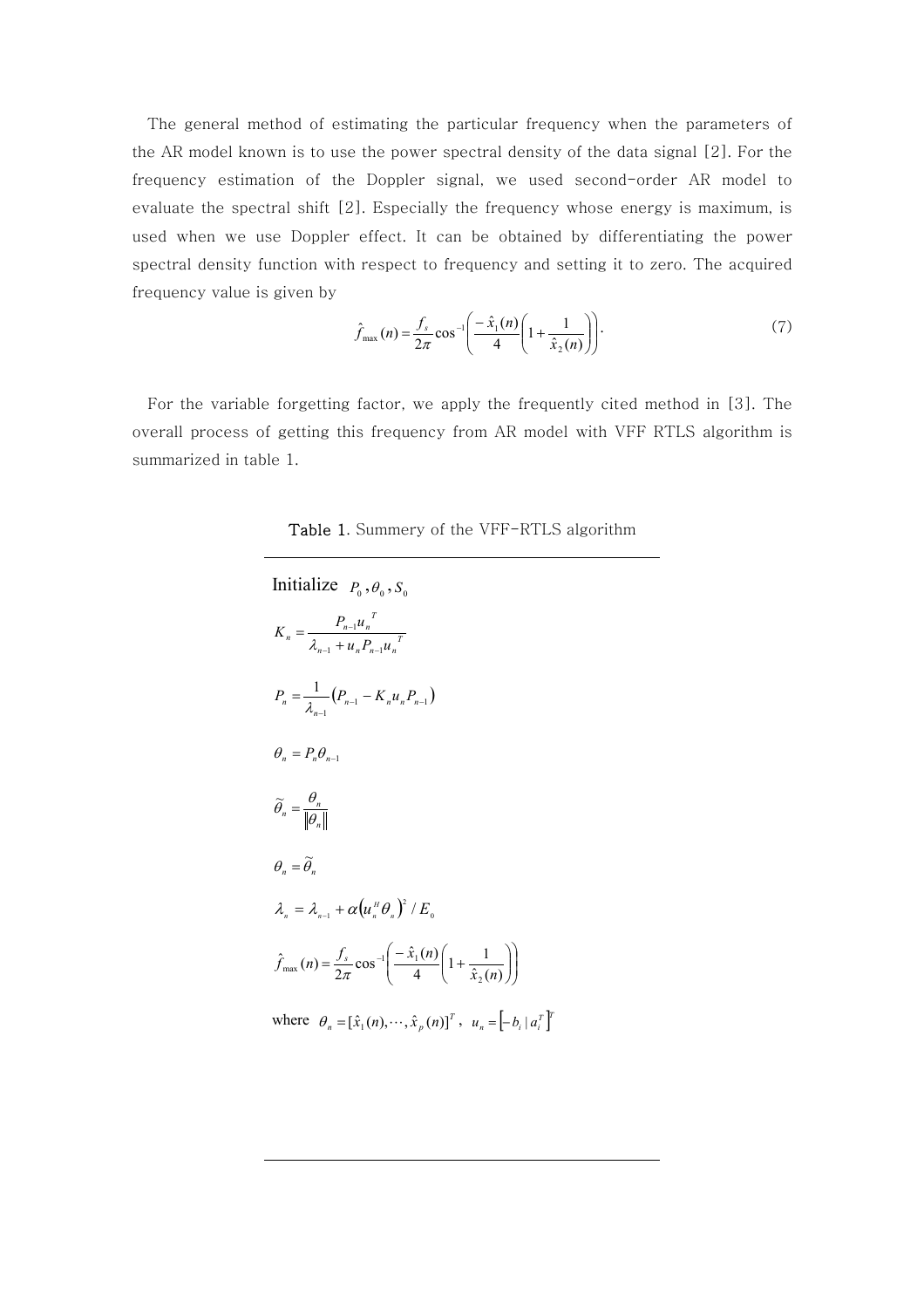## **2. EXPERIMENTS and RESULTS**

In this experiment, we used computer simulation method. The original signal was modeled starting from 200Hz to 3500Hz and decreasing to 500Hz during the time period of 0.8 second. We used sampling frequency of 20kHz, and initial center frequency of 1kHz. Simulation result from the VFF RTLS algorithm proposed in this paper is compared with those from fixed forgetting RTLS and RLS. For RTLS and RLS, two different forgetting factors were applied as 0.98 and 0.9.

In the experiments, we use normalized bias and normalized standard deviation as the performance measure. The normalized bias and the normalized standard deviation are defined as follows.

normalized bias 
$$
=\frac{f_{true} - \bar{f}_{estim}}{f_{true}}
$$
,  $\bar{f}_{estim}$  is the mean of estimation. (8)

normalized standard deviation 
$$
= \sqrt{\frac{\left(f_{\text{true}} - \bar{f}_{\text{estim}}\right)^2}{f_{\text{true}}^2}}
$$
 (9)

The results are summarized in Table 2 and Table 3.

| SNR   | RLS 0.90 | RLS 0.98 | VFF-RTLS |
|-------|----------|----------|----------|
| 30 dB | 3.43     | 2.76     | 1.59     |
| 20 dB | 24.69    | 24.18    | 4.14     |

Table 2. Normalized Bais (%)

Table 3. Normalized Standard Deviation (%)

| SNR   | <b>RLS 0.90</b> | <b>RLS 0.98</b> | VFF-RTLS |
|-------|-----------------|-----------------|----------|
| 30 dB | 2.29            | 0.57            | 0.44     |
| 20 dB | 12.39           | 5.08            | 5.09     |

### **3. CONCLUSION**

In this paper, we proposed a new algorithm for ultrasonic doppler frequency estimation. In computer simulation, the proposed algorithm estimated the frequency more accurately than the fixed forgetting factored RLS algorithm. Moreover this algorithm also has ability to adapt the forgetting factor blindly.

In conclusion, the proposed method will be a good candidate for Doppler application in ultrasound area.